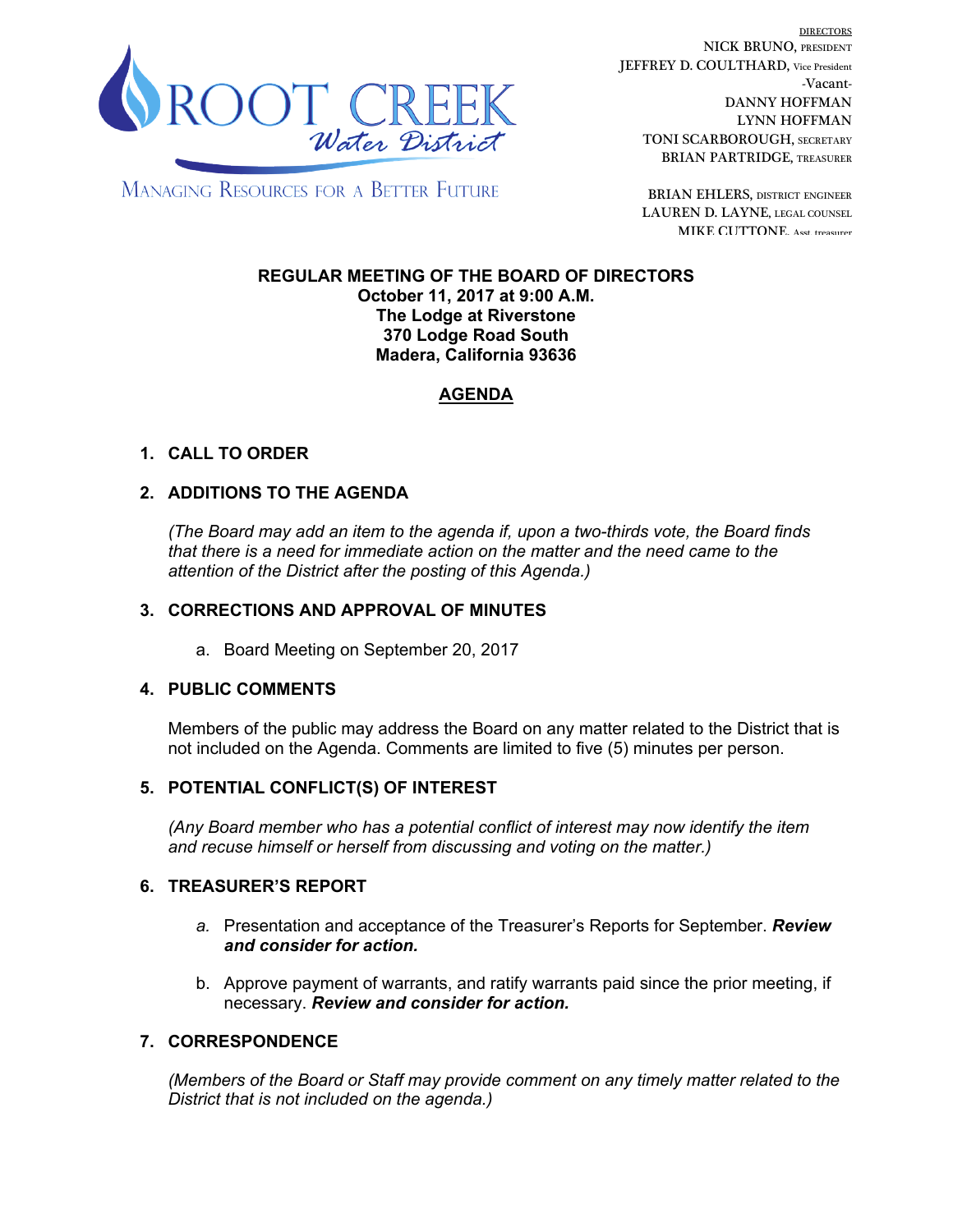**8. PUBLIC HEARING - Miscellaneous Fee Schedule.** Hold public hearing and consider taking action to adopt the miscellaneous fee schedule**.** 

### **9. BOARD ACTION ITEMS -** *The Board may take action on any of the following items*

- a. **Adoption of Miscellaneous Fee Schedule.** Consider taking action to adopt the miscellaneous fee schedule as identified in the attached Rate Study.
- b. **Adoption of District Policies (Layne).** Review and approve the attached proposed policies.
	- i. Budget Policy
	- ii. Procurement & Purchasing Policy
	- iii. Rate Setting Policy
	- iv. Accounting & Financial Reporting Policy
	- v. Water Meter Policy
- c. **Agreement for District Engineer and Related Services.** Approve the attached proposed agreement with Provost & Pritchard, and authorize the Board President to execute the proposed agreement.
- d. **Engagement Agreement for Liebert Cassidy Whitmore as Special Counsel**. Authorize entering into an agreement for legal counsel to analyze the requirements for the District to have employees.
- e. **General Manager.**
	- i. Authorize advertising for a new general manager.
	- ii. Discuss and consider taking action to expand RTD's responsibilities until a new General Manager is hired.
- f. **Water Supply and Utilization Ad Hoc Committee.** Discuss and consider taking action to appoint an Ad Hoc Committee for water supply and utilization.
- g. **Budget Planning Ad Hoc Committee.** Discuss and consider taking action to appoint an Ad Hoc Committee to work on the 2018 budget.
- h. **Agricultural Water Rates.** Discuss and consider for action collection of the Agricultural Water Rates that were adopted on July 13, 2016, and the Board already took action to impose starting January 1, 2017.

### **10. ENGINEER'S REPORT**

- a. Water Operations and Surface Water Utilization Update
	- i. Friant Dam Operations Section 215 Water
	- ii. Surface Water Utilization and Projections
		- 1. Agricultural System Master Planning, Surface Water Diversions, and System Expansion.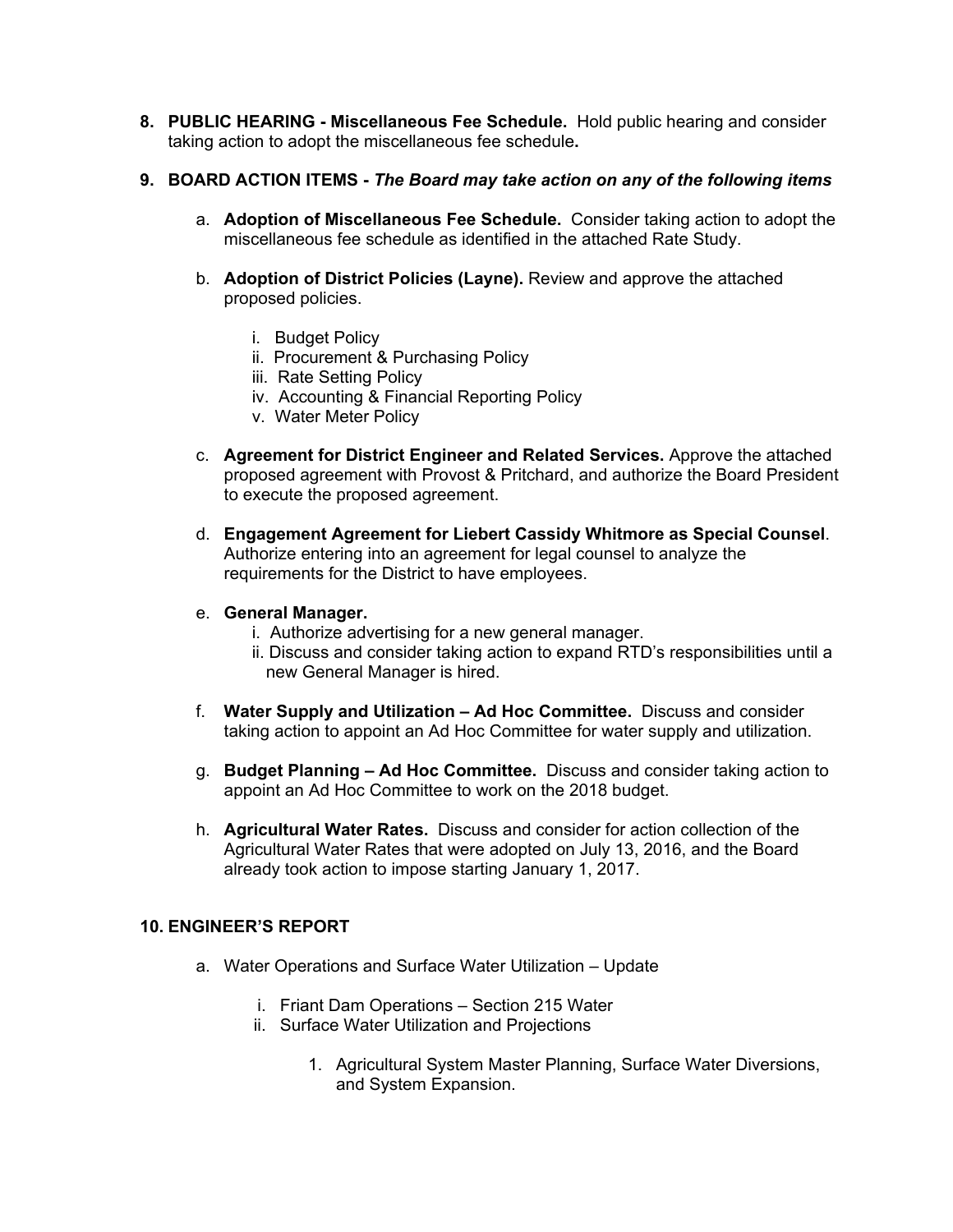- iii. Groundwater Recharge Operations
	- 1. Well 123 Connection from Ag Pipeline to Effluent Pipeline.
- b. Construction Standards and Specifications, Testing, and Scope Update.
- c. Construction status Update
	- i. Municipal Projects
	- ii. Agricultural Projects In-lieu project expansions
- d. Annexation Update
- e. Wastewater Operations and Engagement with Regional Water Quality Control Board – *The Board may take action on any of the following items.*
	- i. Wastewater Treatment Plant Startup Update and correspondence attached.
- f. District website Update
- g. Holding Contracts Letter to U.S. Bureau of Reclamation *The Board may take action on this item.*
- h. JPIA Inspection Report

### **11. LEGAL COUNSEL REPORT**

- a. Legislative update
- b. Report on legal matters affecting the District

## **12. COMMUNITY FACILITIES DISTRICT (CFD)**

a. Report on CFD status – Update on the Acquisition Agreement

### **13. CLOSED SESSION**

a. Conference with Legal Counsel – Anticipated Litigation Significant exposure to litigation pursuant to paragraph (2) of subdivision (d) of Government Code Section 54956.9: (1 case).

### **14. ADJOURN**

▪ Action may be taken on any item listed on the Agenda.

▪ Writings relating to open session Agenda items that are distributed to members of the Board of Directors will be available for inspection at the District office, excluding writings that are not public records or are exempt from disclosure under the California Public Records Acts.

**<sup>.</sup>** Items on the Agenda may be taken in any order.